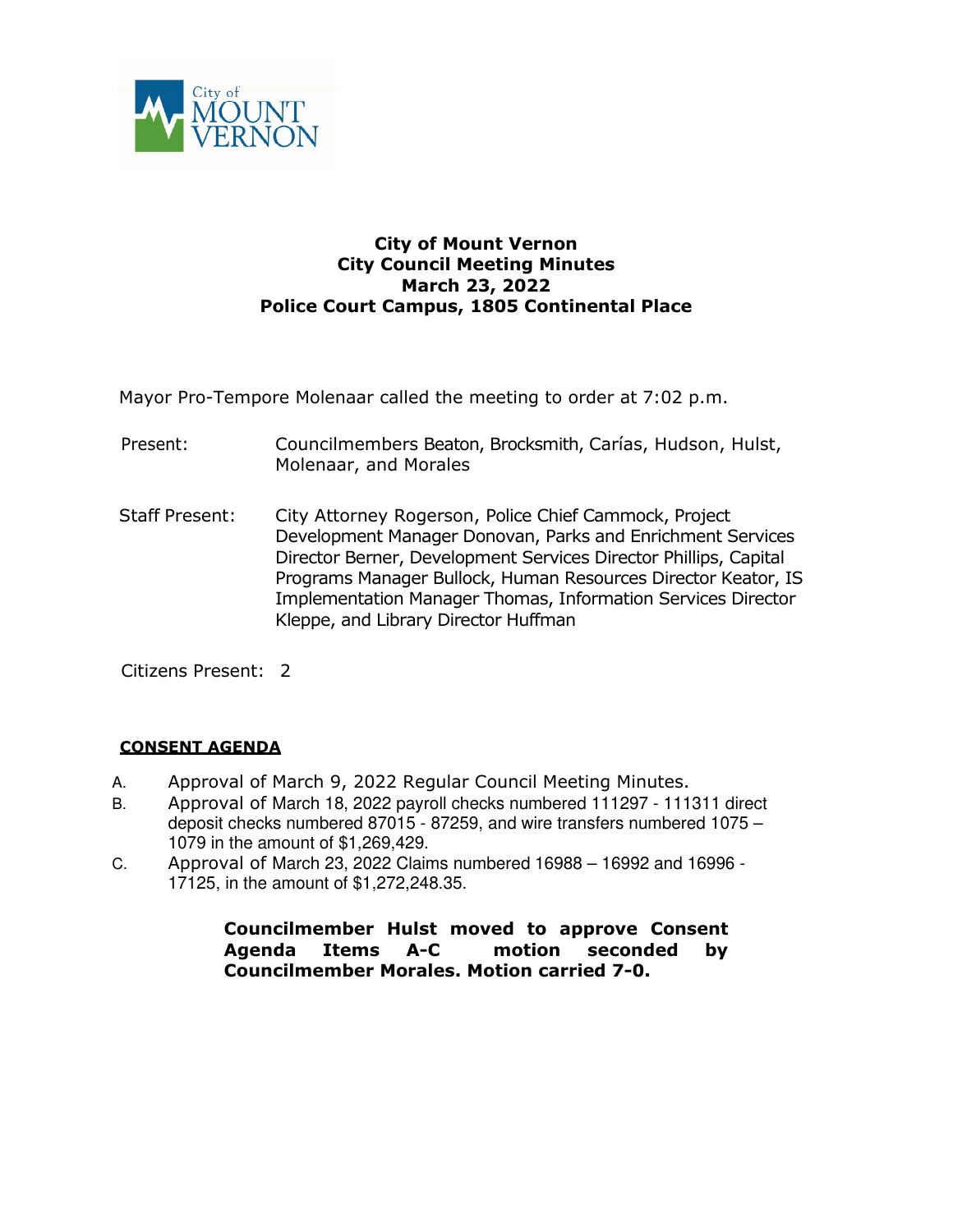# **REPORTS**

- A. Committees
	- 1. Finance and Parks & Enrichment Services see committee minutes for details.
	- 2. Development Services see committee minutes for details.
- B. Public Comments Email

Public Comments sent via email to council@mountvernonwa.gov were read aloud by Mr. Donovan.

- Kathleen Fitzpatrick Bullock addressed maintenance of the Division Street bridge.
- C. Public Comments
	- none
- D. Councilmember Comments
	- Councilmember Brocksmith announced that the Kiwanis Salmon BBQ is taking place this year at Hillcrest Park on Fridays, Saturdays, and Sundays April 1 – May 1, 2022.
	- Councilmember Hulst addressed the comment made during community comments clarifying that the City does not own the Division Street Bridge and cannot maintain the bridge. The Bridge is owned by the State of Washington.
	- Councilmember Morales addressed a drug arrest that took place recently.
- E. Committee Agenda Requests
	- Councilmember Beaton requested a discussion of providing a digital viewing of future July 4<sup>th</sup> fireworks displays.

# **NEW BUSINESS**

A. Approval of Agreement - Wilson Engineering, LLC: Mr. Bullcok requested approval of an agreement with Wilson Engineering, LLC to provide design, plans, and specification for the 2<sup>nd</sup> and Gates and 6<sup>th</sup> and Lawrence Intersection Improvements Projects.

> **Councilmember Morales moved to authorize the Mayor to enter into an agreement with Wilson Engineering, LLC to provide design, plans and specifications for the 2nd and Gates and 6th and Lawrence Intersection Improvements Projects in the amount of \$44,196. Motion seconded by Councilmember Hudson. Motion carried 7-0.**

B. Approval of Street Closure Request: Ms. Berner requested approval of a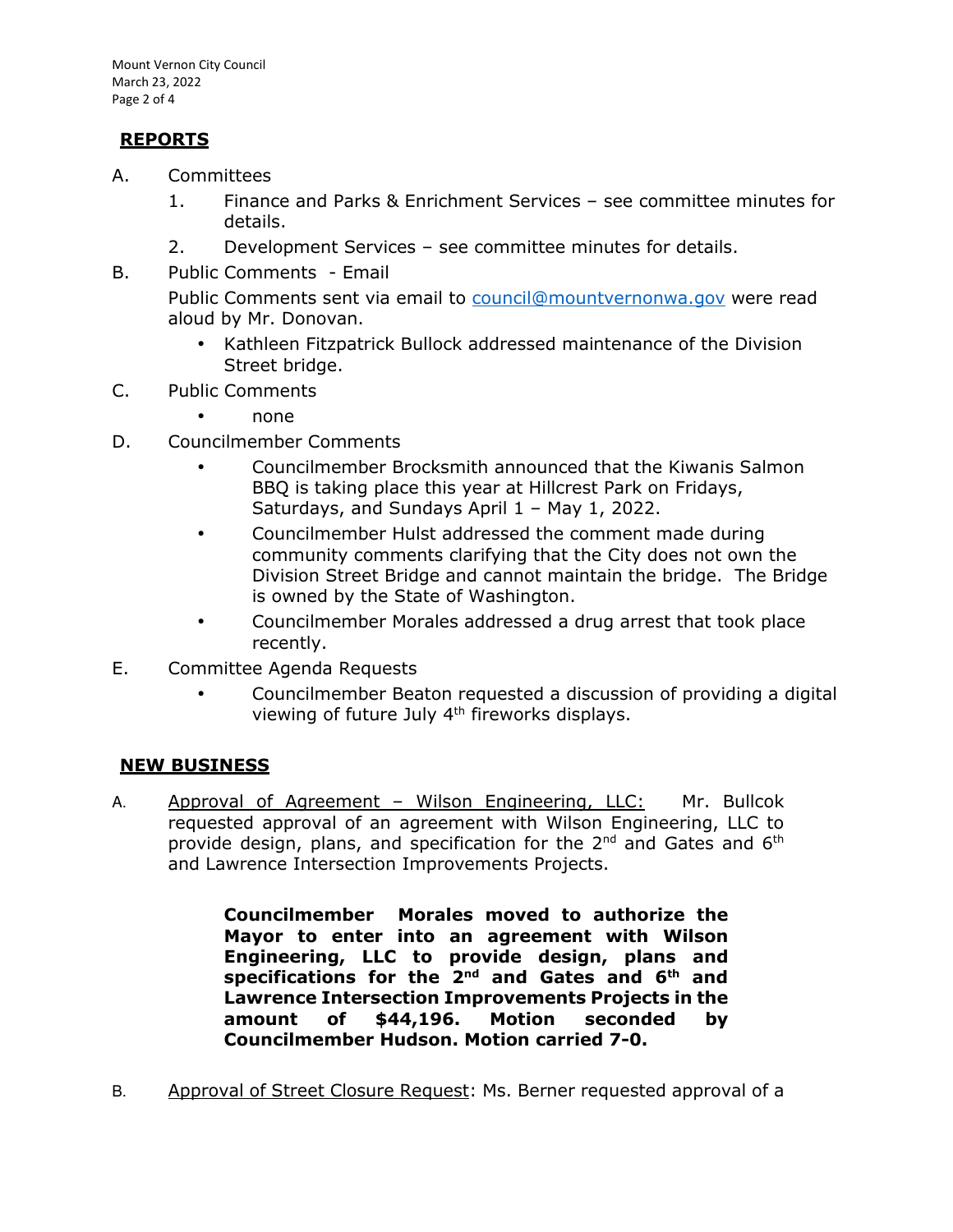street closure request submitted by the Mount Vernon Downtown Association (MVDA) for the closure of downtown streets from April 15 to April 17, 2022 for the 2022 Tulip Festival Street Fair.

**Councilmember Hudson moved to approve the closure of downtown streets for the 2022 Tulip Festival Street Fair taking place April 15-17, 2022. Motion seconded by Councilmember Morales. Motion carried 7-0.** 

C. Approval of Agreement – Association of Washington Cities: Ms. Berner requested approval of an agreement with the Association of Washington Cities (AWC) for Summer Experiences & Enrichment for Kids (SEEK) grant funding provided by the Washington Office of Superintendent of Public Instruction for free summer recreation programs. The grant will provide funding for Leaders In-Training and Supervised Playground programs.

> **Councilmember Beaton moved to authorize the Mayor to enter into an agreement with AWC to receive SEEK grant funds in the amount of \$42,250. Motion seconded by Councilmember Morales. Motion carried 7-0.**

D. Approval of Agreement – Western Display Fireworks, Ltd.: Ms. Berner requested approval of an agreement with Western Display Fireworks, Ltd. to provide the July  $4<sup>th</sup>$  fireworks display.

> **Councilmember Hulst moved to authorize the Mayor to enter into an agreement with Western Display Fireworks, Ltd. to provide the July 4th fireworks display in the amount of \$15,000. Motion seconded by Councilmember Morales. Motion carried 7-0.**

E. Approval of Agreement – Mount Vernon Police Services Guild: Ms. Keator requested approval of the 2021 – 2022 Collective Bargaining Agreement (CBA) with Mount Vernon Police Services Guild for Non-Commissioned staff. The agreement includes updates to work schedules, vacation accrual, VEBA contributions, disability hours, health club reimbursement, and cost of living adjustments.

> **Councilmember Hulst moved authorize the Mayor to enter into the 2021 – 2022 CBA with the Mount Vernon Police Services Guild for Non-Commissioned**